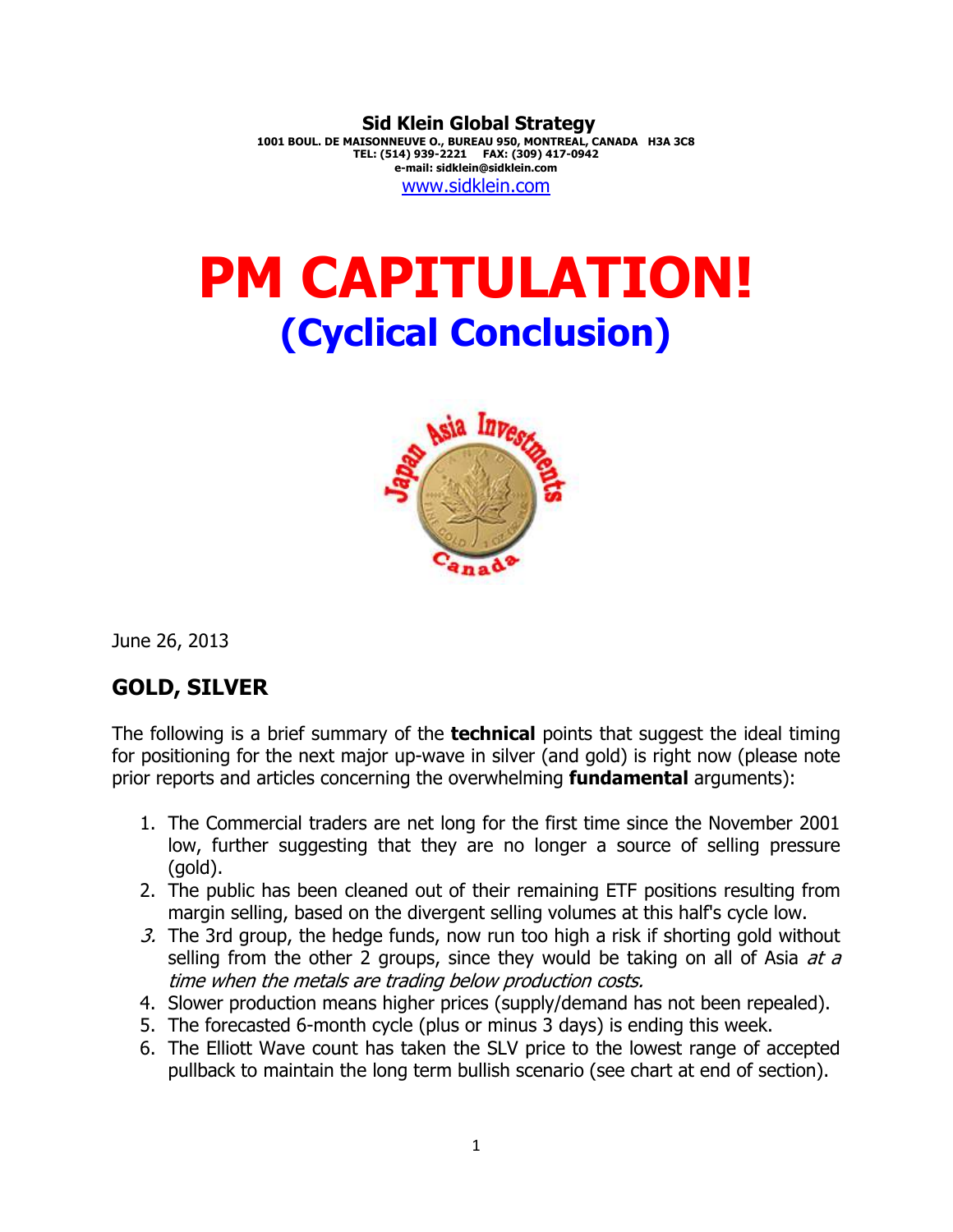- 7. The resumption of the equity decline will trigger the un-invested public (and others) scampering back into precious metals.
- 8. Parties who are almost always bullish are now expressing concern that a 50% retracement of the entire bull market to \$1000 is possible (maximal fear at the low).
- 9. Historic and implied volatilities, as well as the spreads between the two when analyzing different option series, are consistent with a major bottom as well.

Please see the supportive excerpts below.

# **Strategy:**

The discipline of waiting for this MAJOR cyclical low to conclude has afforded an unusual opportunity.

Until recently, it seemed that the best approach for long term gain using SLV strategies (if not using the cash SLV only) at the cycle low would include a mix of long term spreads with a minority long term straight long call position.

Then, the volatility numbers lined up in favour of straight long call strategies, since the premium structure called for not selling premiums (which is included in spreading) but, rather, maintaining a 33% cash position along with the straight longs.

However, considering the factors cited in point-9 above, premiums have jumped as a result of this week's quick and sharp decline.

So, as this cycle low is now upon us, the initially contemplated strategies are again most appropriate. (Please note the 6-month VXSLV chart which concludes this section.)

(The strategies cited here were not discussed in the SKGS reports, as per legal considerations.)

# **June 2, 2013**

"A smash in the equity markets is a trigger for much higher precious metals prices, but not in the very short term. Why?

## **"There is a need to show a break in the asymmetric relationship, by the same parties (and for the same reasons) who have been the manipulators to-date.**

"Cycles that have worked for YEARS are concluding, so negative cycle pressure is at its peak this month, following a collapse and basing pattern that is basically complete.

"Option time premiums (implied volatility) and historic volatility are shedding their final minor percentage points, perfectly timed and in-line with these events.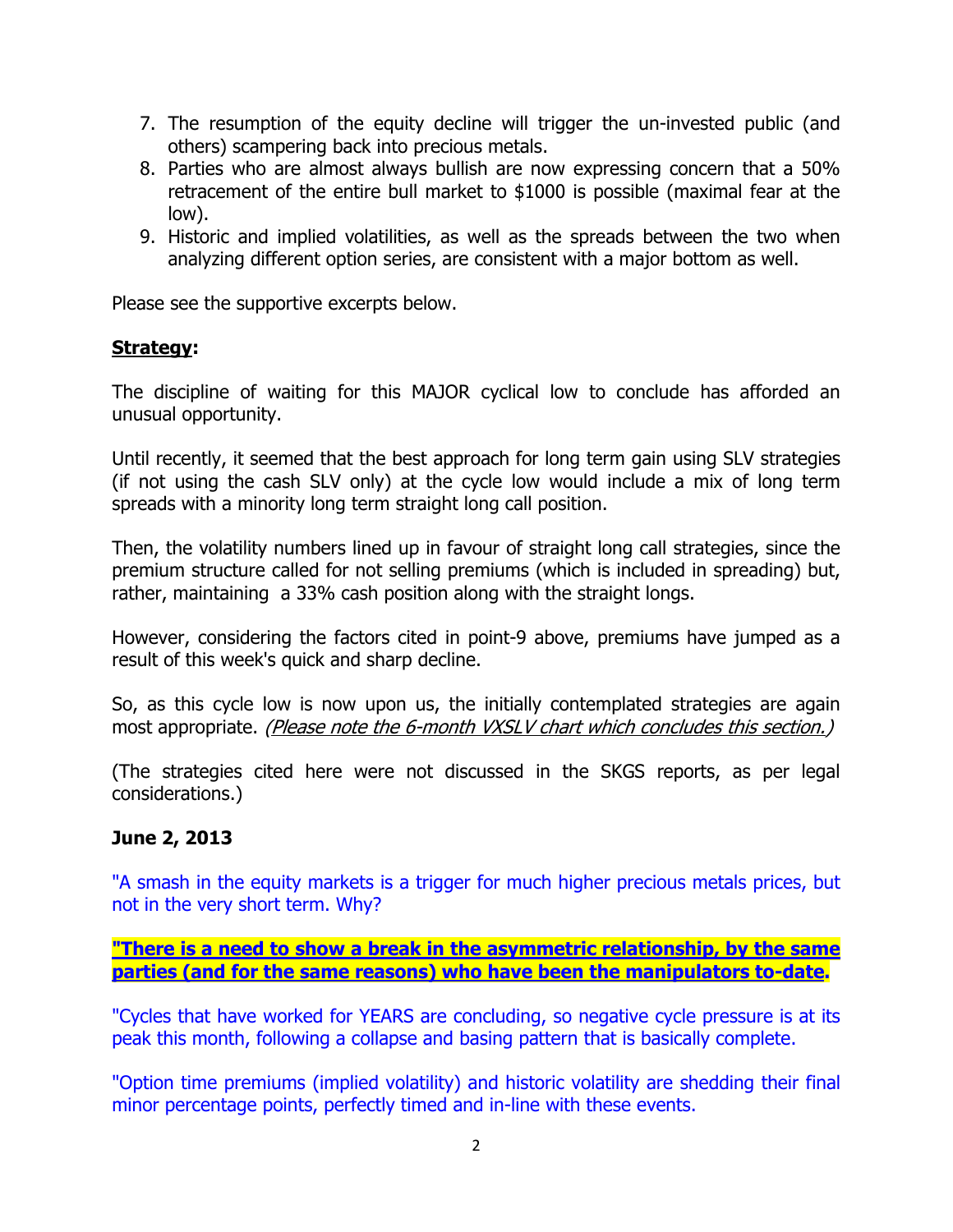"The preceding 2 paragraphs equate to a single conclusion: From these price zones, rocketing precious metals and related option prices!"

# **June 20, 2013**

"The former (retail public) is selling the little they have left **now** to meet margin calls, so once equities stabilize in the short term, that will be yet another factor for gold and silver will take the lead upward.

"As reported so often, the bond and equity markets offer no reasonable safe haven or yield and, above all, if a millionth (or whatever) of the capital fleeing those classes follow the Asians into precious metals, triggering the short covering panic, along with all of the other factors that I have cited in these reports as well, the utter eruption in the precious metals will be able to commence in earnest...VERY soon!

# **"The only thing in the way (and I DO mean the ONLY thing in the way) is the forecasted cycle, quarter and month-end manipulation to suppress gold and silver, so as to prevent utter panic!"**

Also from the **June 20 GoldCore report:** 

"Commercial traders, the so-called "smart money" in the futures market have twice as many long positions as they do short, as per the latest Commitments of Traders (COT) report. Meanwhile, the speculators, the so-called "dumb money" have slightly more short positions.

"Considering that the commercial traders tend to be biased to the short side, this indicates they are confident that prices will soon rise."

The **SLV chart** at the top of page-4 that dates back to 2006 reflects the worst-case technical scenario discussed above, having achieved the \$15 - \$20 zone for this **MAJOR cycle low.** 

As is does not include this week's \$1.50 decline, the **3-year StockCharts SLV graph**  follows the VXSLV chart. Note the 10-month drubbing in the slow stochastic.

The latter redefines "stretched."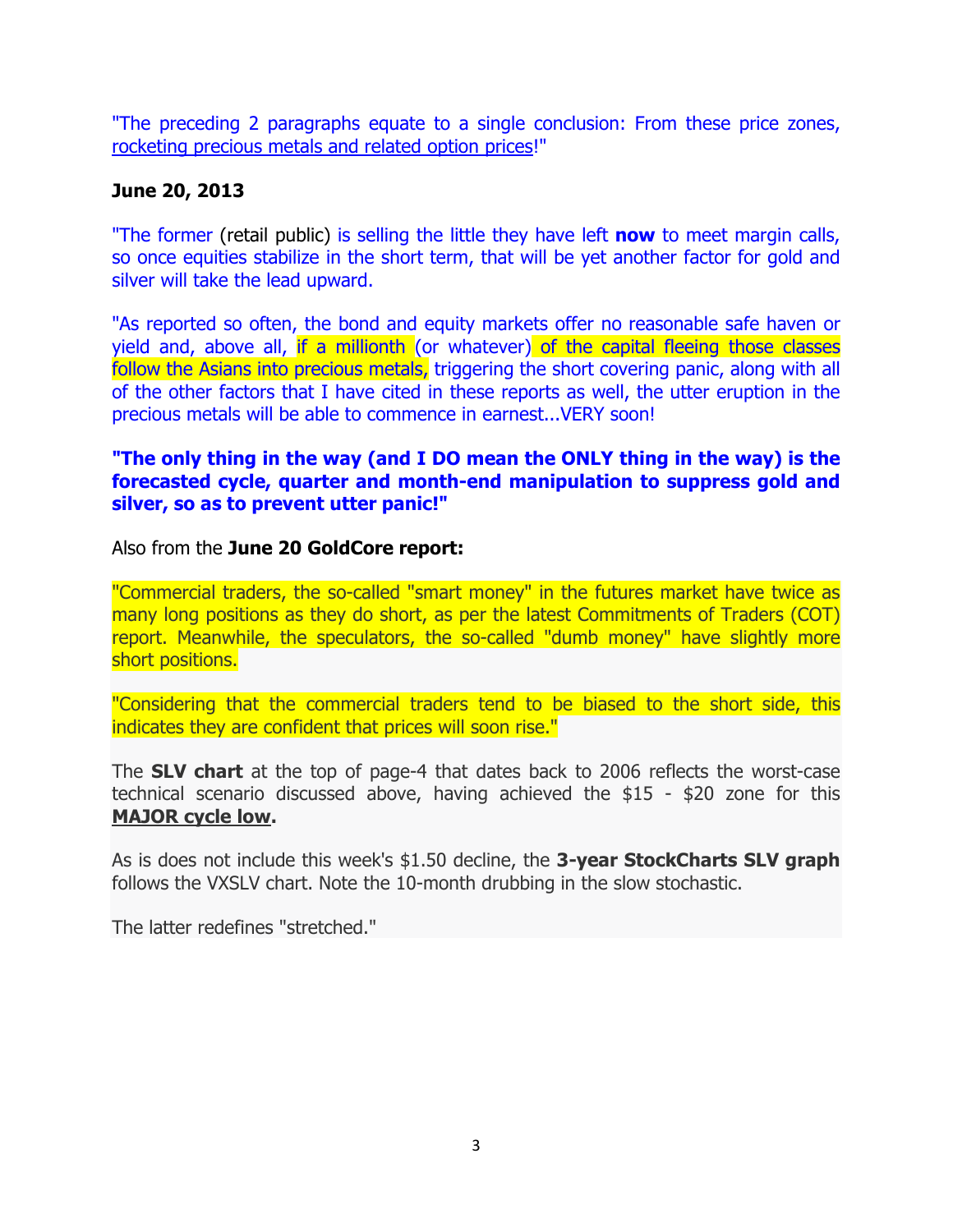

The **1-year VXSLV chart** (volatility) illustrates the explosion out of the old bear market, as well as the typical pullback to neckline support in a triangle formation.

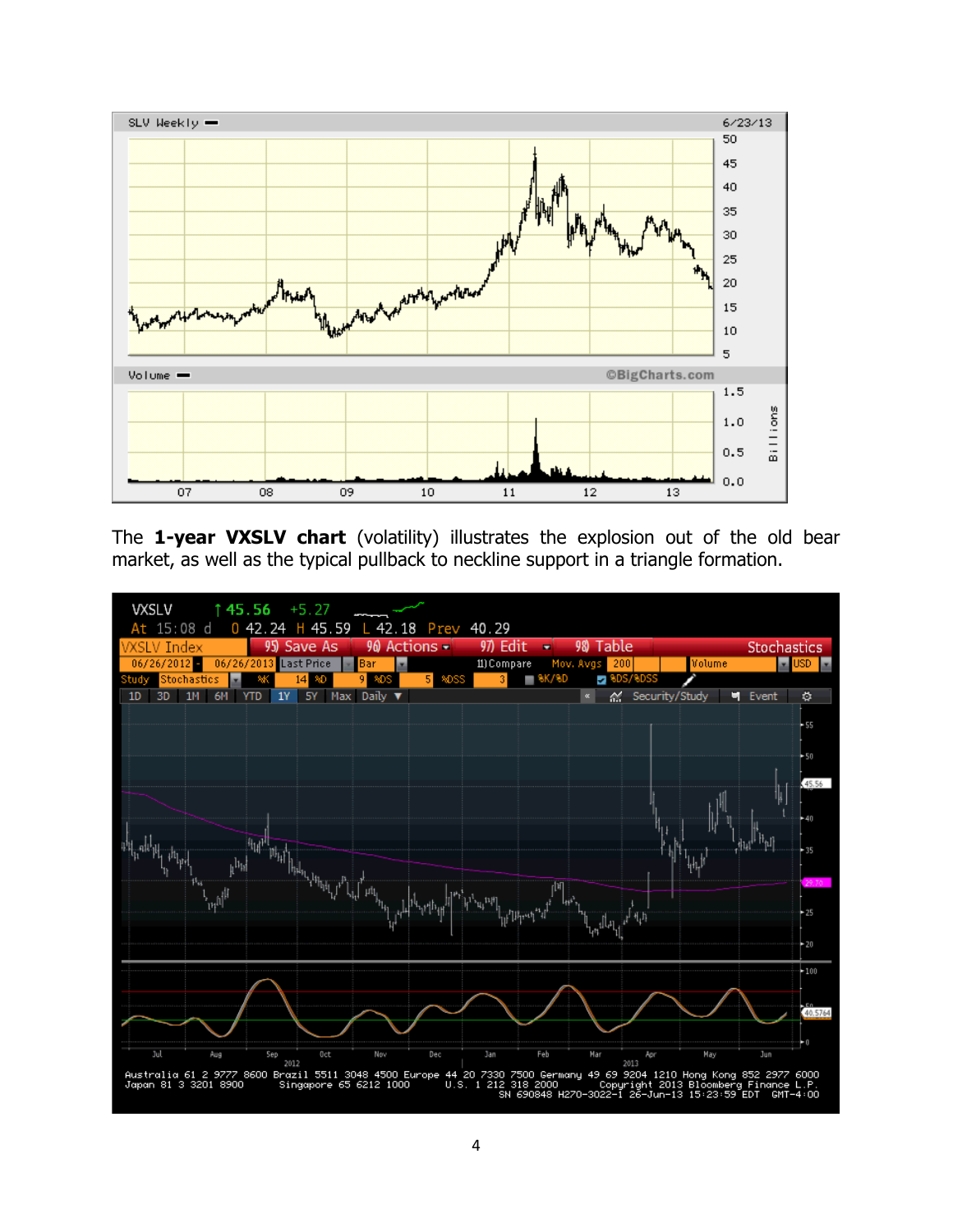Volatility has now commenced wave-3, which is kind of scary, but for who?

Volatility has been asymmetric, but the law of diminishing returns must now come into play (regarding volatility indicators).

It is one thing to fall from \$50 to \$18, but nothing can go below zero and the absolute dollar declines must necessarily lessen. The opposite is true of the bull case.

There is NO limit mathematically to high something can go!

In fact, it is the history of the GVZ {gold volatility (not shown)} that the indicator spikes up with a flush-out, but then continues higher as gold reverses higher!



While outright silver and SLV purchases are strongly advised, nothing is going to be as amazing to witness as the performance of long term SLV strategies.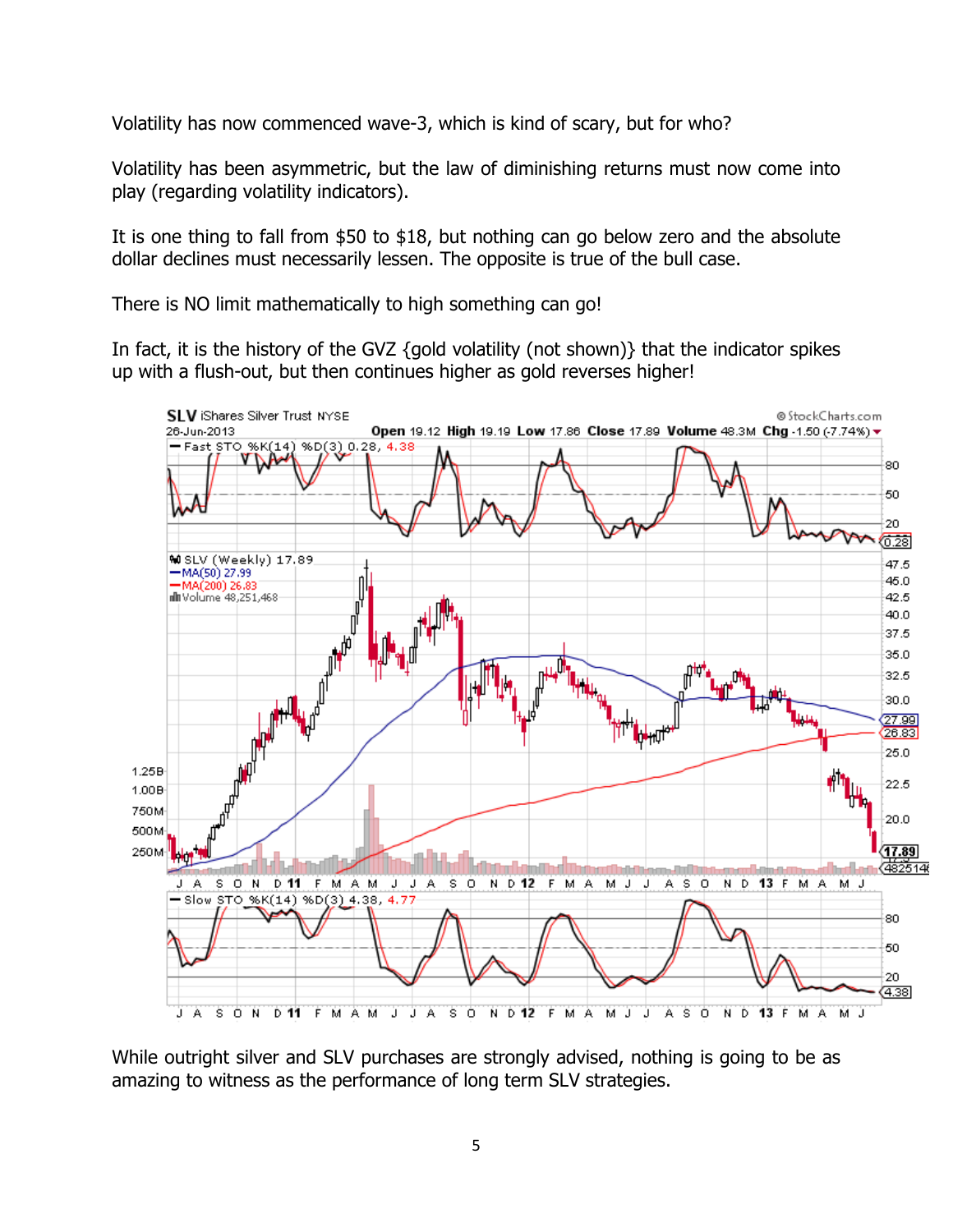On a risk-adjusted basis, the spreads leave very little risk at these SLV levels, and the management of such spreads can leave the investor with straight long positions that are highly levered, having modified the positions with little risk, based on even the most modest of historic reversions to the mean.

# **DOW JONES**

# **June 2, 2013**

"While a quick decline toward Dow 14,800 could easily yield a snap-back bounce to, say, 15,050, the true areas of support this month lie around the 14,600 and 14,000 levels. 13,000 and beyond has been pushed out to the next quarter."

14,600 is the level that indeed held, though my June 20 interim update allowed for a month-end close closer to 14,000.

Well, when we get past this quarter, it will not only have been the precious metals that will have commenced a 2nd-half of the year that bears no resemblance to the first 6 months.

The risk is high that this rally is a countertrend bounce for quarter-end windowdressing. If so, it could be contained by 15,100.

# **6-Month Dow chart:**

Please scroll down to page-7.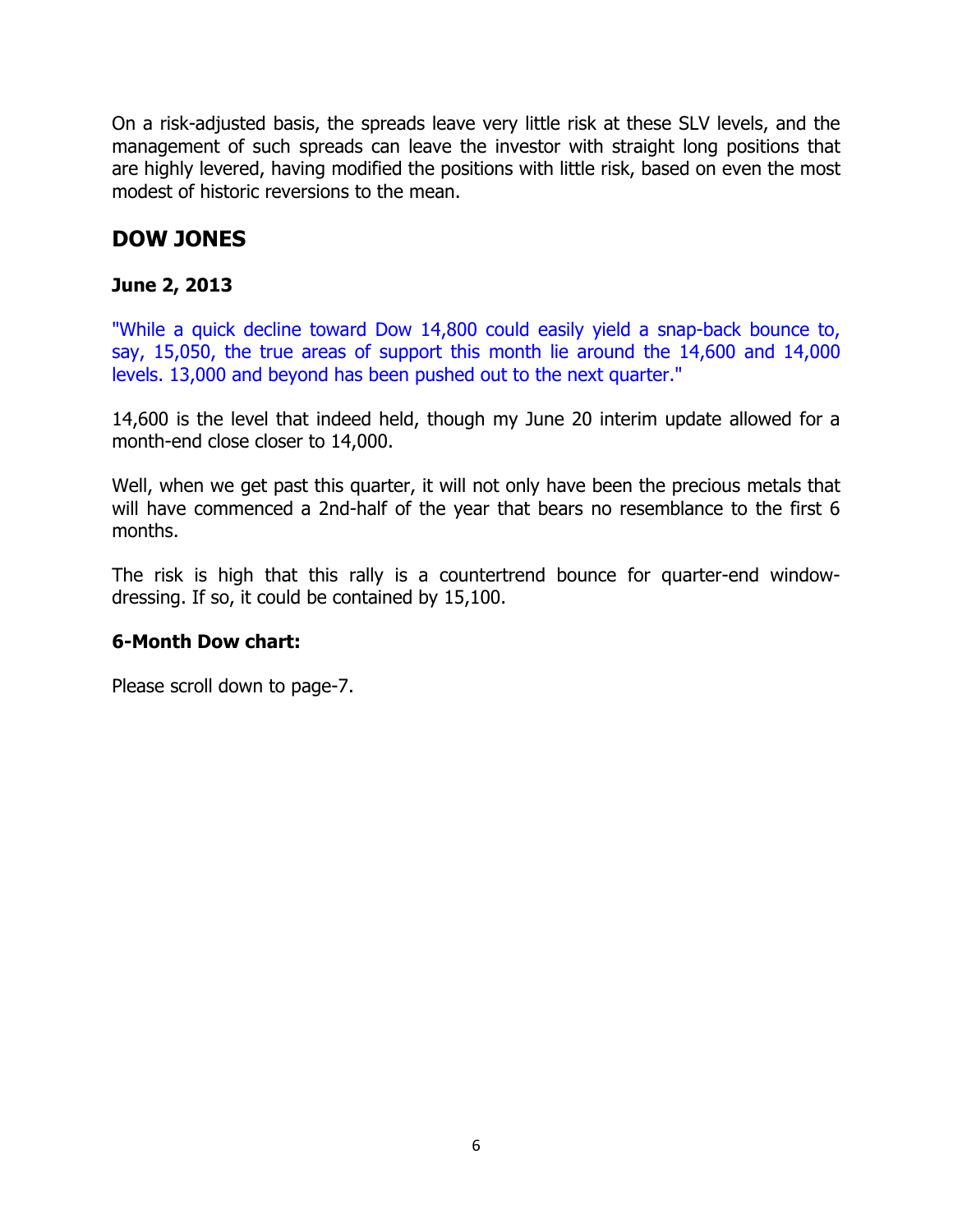

### **June 20, 2013**

"Make no mistake about it however, the MOST critical story on the financial planet these days is the unfolding and long-since commenced bear market in the global longer term bond markets."

"Since having identified the precise peak of this market (see previous reports), the TLT has gone through major swings, though the true direction has now taken hold.

"I have long since warned and repeated that the precious metals will benefit with massive upside moves, from a falling bond market for a simple reason.

"In the past, bonds and stocks moved asymmetrically, but both have rallied SHARPLY this time until this year's respective tops. Simply, the WORLD wanted US-Dollardenominated assets.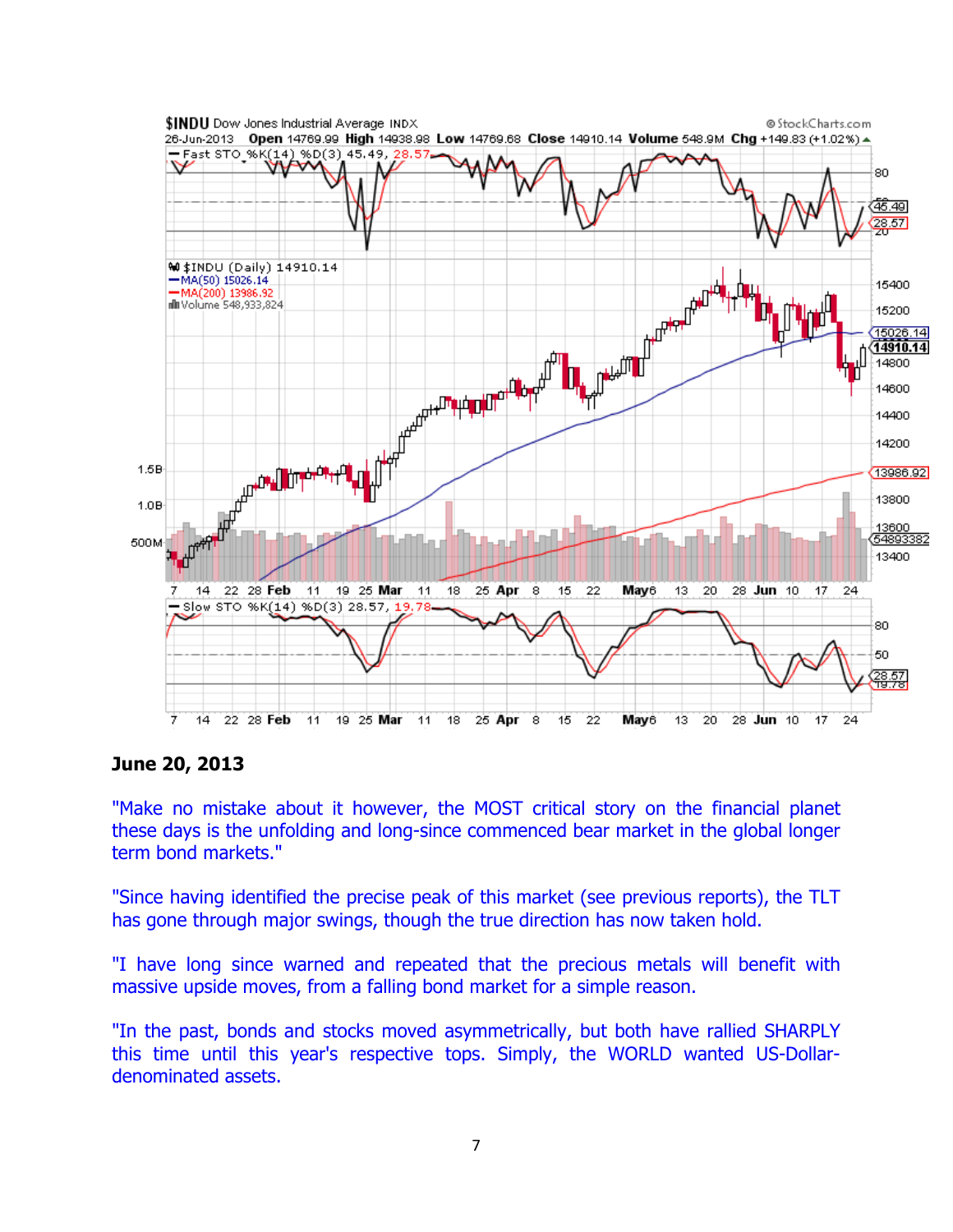"Therefore, this peak is different from all others. The currency market is the biggest by far and, there, we see **gross** devaluations. Next are the ever-massive global bond markets, where we are **now** seeing some serious global ass-whooping."

**The upshot is plain:** Investors have nowhere to hide except in the AAA-rated precious metals. The ratings agencies are lowering their ratings on the highest ranked sovereign debts, suggesting a lesser certainty of repayment of capital.

Well, investors the world-over who siphon-off even a VERY tiny amount from bonds and stocks for precious metals investment, will singlehandedly skyrocket PM prices, notwithstanding any other considerations found in these reports' analyses.

#### TLT iShares Barclays 20+ Year Treasury Bond Fund NYSE @StockCharts.com 26-Jun-2013 Open 109.00 High 109.05 Low 108.04 Close 108.58 Volume 13.6M Chg +0.70 (+0.65%)  $\triangle$ Fast STO %K(14) %D(3) 11.60, 8.34 80 50 <del>29.</del><br>11.601 **Pullet Head W** TLT (Daily) 108.58 124  $-MA(50)$  116.74. 123 MA(200) 118.65<br>Illi Volume 13,581,930 122  $121$ 120 Ù.  $\overline{\mathfrak{g}}$ u<br>Canta<br>Cantara 118.65 وألكي 118  $116.74$ <mark>0.0<sup>.44</sup>+.01</mark> 116 ।<br>⊥™#" 115 114 113 30M 112 111 20M **10M** 20137 14 22 28 Feb  $11$ 19 25 Mar  $11$  $18<sup>18</sup>$ 25 Apr 8  $15$ 22 **May**<sub>6</sub> 13. 20 28 Jun 10  $17^{1}$  $24$ Slow STO %K(14) %D(3) 8.34, 7.16 len. 50 20<br>ब्रैडिया 20137  $14$ 22 28 Feb  $11$ 19 25 Mar  $11$ 18 25 Apr 8 22 May6 13 20 28 Jun 10 17  $24$ 15

# **6-Month TLT chart:**